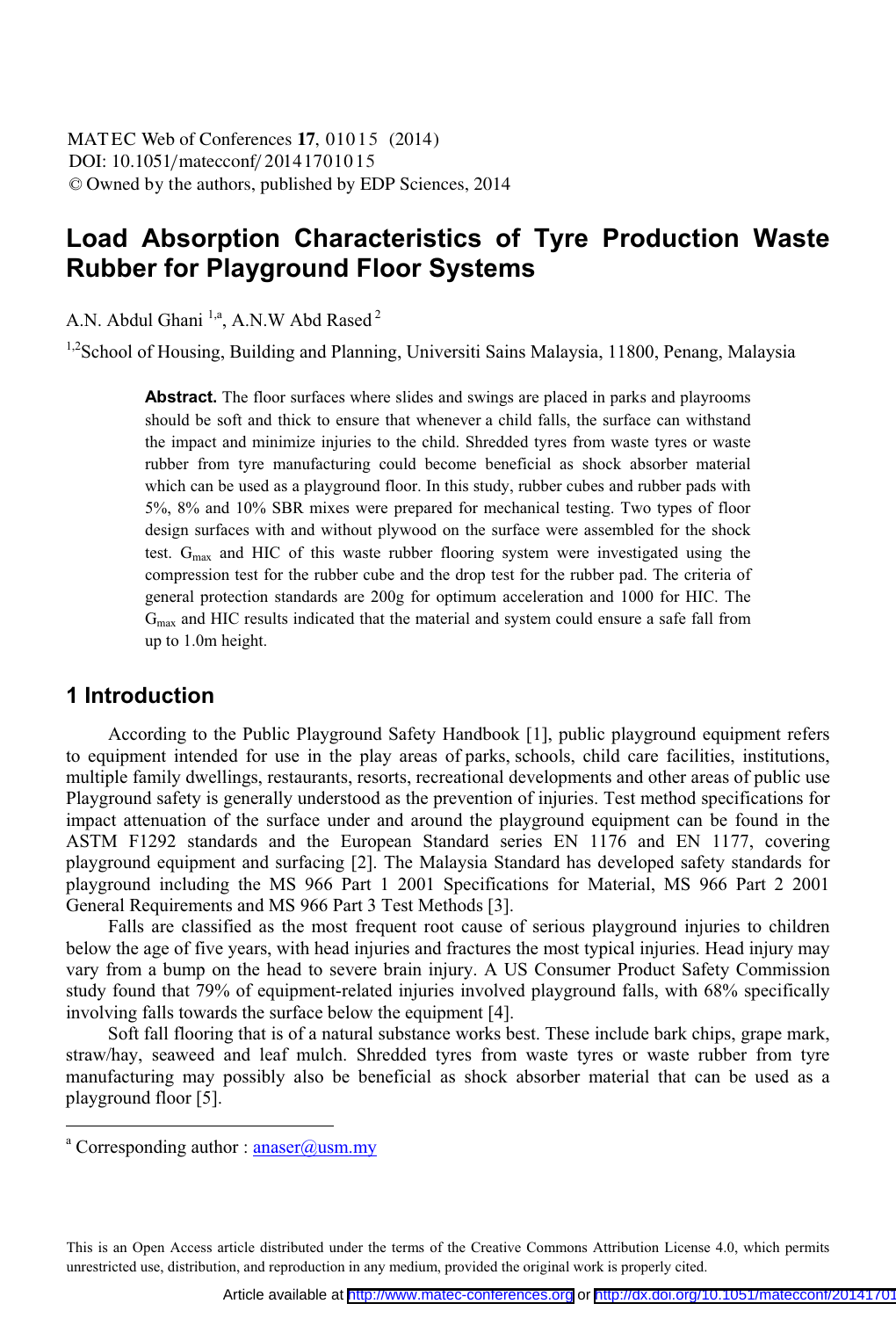# **2 Methodology**

Generally, these tiles are mostly made from waste rubber tyres, which have been bullet shaped, divided into two sizes (length: 0.1-3.0 mm and 3.1-7.0 mm) and then mixed with Styrene Butadiene Rubber. This research aims to find the load carrying capacity of factory waste rubber, to define suitable measurements of waste rubber chips and to design a flooring system that can make use of the waste rubber. The methodology used in this study was lab experiments. The experiments were conducted in the laboratory using lab equipment and data was collected from the test results.

#### **2.1 Preliminaries Test**

Preliminaries tests were used to design the cube and pad formwork. The designs of the cube, rubber pad casting and the design of mixes are as per Table 1 below.

| <b>Design</b> | Cube               |               | Pad           |               | Pad+ Plywood  |               |  |
|---------------|--------------------|---------------|---------------|---------------|---------------|---------------|--|
|               | <b>Rubber size</b> |               |               |               |               |               |  |
| <b>SBR</b>    | $(0.1 - 3.0)$      | $(3.1 - 7.0)$ | $(0.1 - 3.0)$ | $(3.1 - 7.0)$ | $(0.1 - 3.0)$ | $(3.1 - 7.0)$ |  |
|               | mm                 | mm            | mm            | Mm            | mm            | mm            |  |
| 5%            |                    |               |               |               |               |               |  |
| 8%            |                    |               |               |               |               |               |  |
| 10%           |                    |               |               |               |               |               |  |

**Table 1**: Cube and Pad Design Casting

#### **2.2 Main Test**

After preliminaries tests, the rubber cube and rubber pad were created in a Compression Test and Drop Test in the soil lab.

### **2.2.1 Compression Test**

The apparatuses used for the compression tests were the compression test machine with a used load cell, strain dial gauge, compression dial gauge, cube rubber in three types of mixes as well as a camera. The apparatus for the compression tests were set up as in Figure 1. The compression tests were done until a cube strain of 12% was achieved from the height of the cube. Data from the test was collected in order to generate the analysis.

### **2.2.2 Drop Test**

The apparatuses for the drop tests used such as a load cell, the Kyowa data Lodger, hemispherical headform with a 4.6kg load, supported pad rubber with three types of mixes and also a camera. The apparatus for the drop tests were set up as in Figure 2. To evaluate the dynamic responses of the rubber tile, four drop heights were tested i.e. 0.3 m, 0.6 m, 0.9m and 1.0m.





**Fig. 1:** Compression test set up **Fig. 2:** Apparatus drop test set up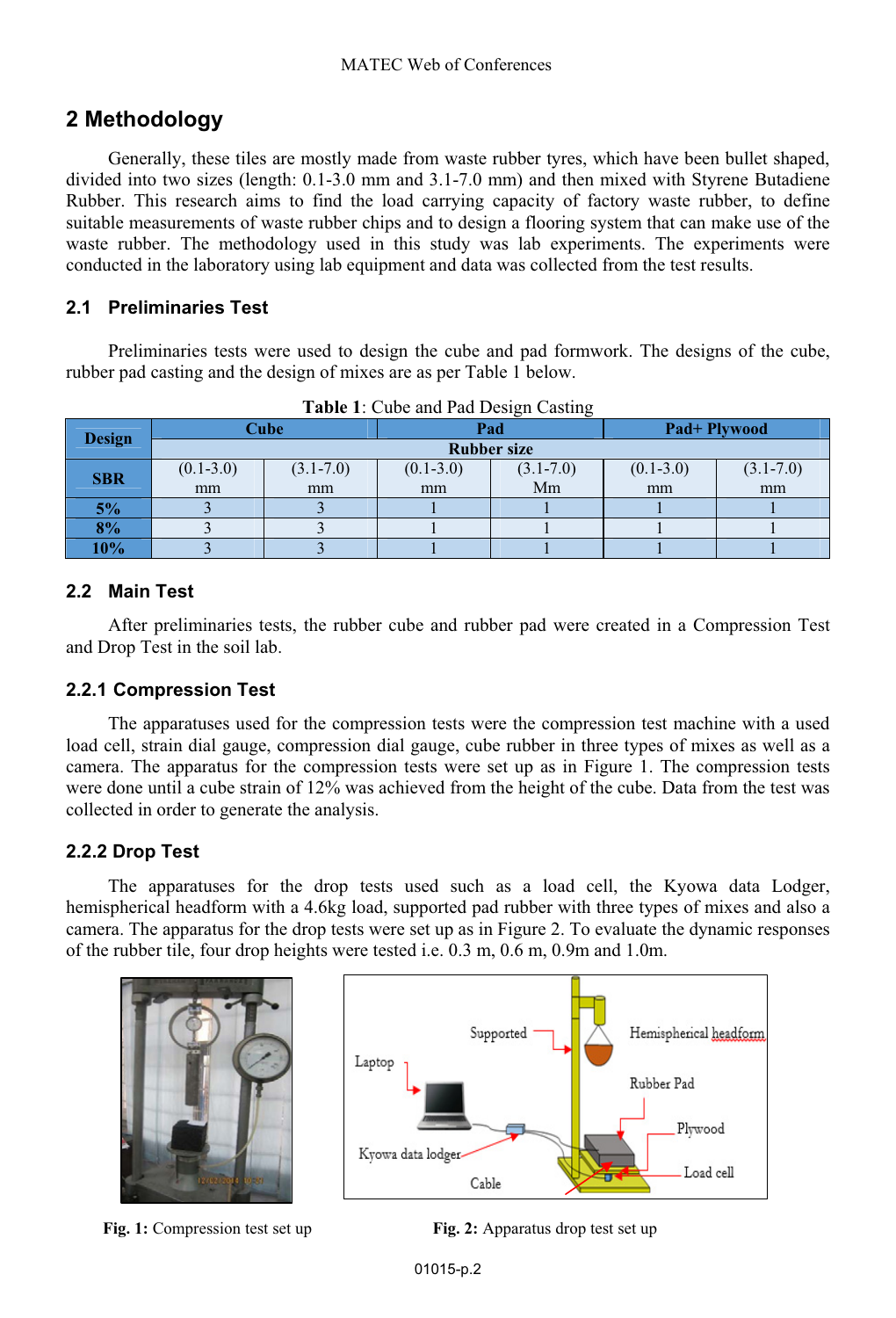# **3 Result and Discussions**

### **3.1 Compression Test**

| <b>Strain</b><br>(mm) | <b>Table 2.</b> Complession such all at 12 min sugnit of fuoder bad<br><b>Compression Strength at 12 mm (KPA)</b> |               |               |             |               |               |  |
|-----------------------|-------------------------------------------------------------------------------------------------------------------|---------------|---------------|-------------|---------------|---------------|--|
|                       | $5\%$                                                                                                             | 8%            | 10%           | $5\%$ (0.1- | 8%            | 10%           |  |
|                       | $(3.1 - 7.0)$                                                                                                     | $(3.1 - 7.0)$ | $(3.1 - 7.0)$ | 3.0)        | $(0.1 - 3.0)$ | $(0.1 - 3.0)$ |  |
|                       | 21.70                                                                                                             | 24.43         | 24.80         | 24.43       | 27.90         | 32.98         |  |

**Table 2:** Compression strength at 12 mm strain of rubber pad

Table 2 shows that the highest rubber cube strength is 32.90kpa for the 10% SBR mixed cube with 0.1mm until 3.0mm waste rubber sizes. The lowest strength of the rubber cube is 21.70kpa for the 5% SBR mixed cube with 3.1mm until 7.0mm waste rubber sizes.

The difference of strength of the cubes of  $5\%$  (0.1-3.0mm) and  $5\%$  (3.1-7.0mm) is 11.17%. The strength of the cube of  $8\%$  (0.1-3.0mm) is higher than that of the  $8\%$  (3.1-7.0mm) by 12.44%. The cube of  $10\%$  (0.1-3.0mm) has a higher strength than the cube of  $10\%$  (3.1-7.0mm) by 24.80%. It shows that waste rubber size 0.1mm until 3.0mm has the higher strength of compression. This can define the best size of waste rubber to be used as flooring absorption, which is 0.1mm until 3.0mm.



**Fig. 3:** Strength of six types of cube at 12% of strain

The strength value of the cube is affected by the SBR quantity as can be seen from Figure 3, which shows that the best mixed used is the 10% SBR quantity, rather than the 5% and 8% SBR quantity. As can be seen, the form of the curves is slight after 10mm until 12mm, showing that a rubber cube has reached the maximum of strength.

## **3.2 Drop Test**

Figure 4 show the form of impact reaction on the rubber pad with plywood as a surface and also the rubber pad without plywood. It shows that when using the rubber pad with plywood as the surface or using plywood as playground flooring, the duration of the impact pulse is short, causing the peak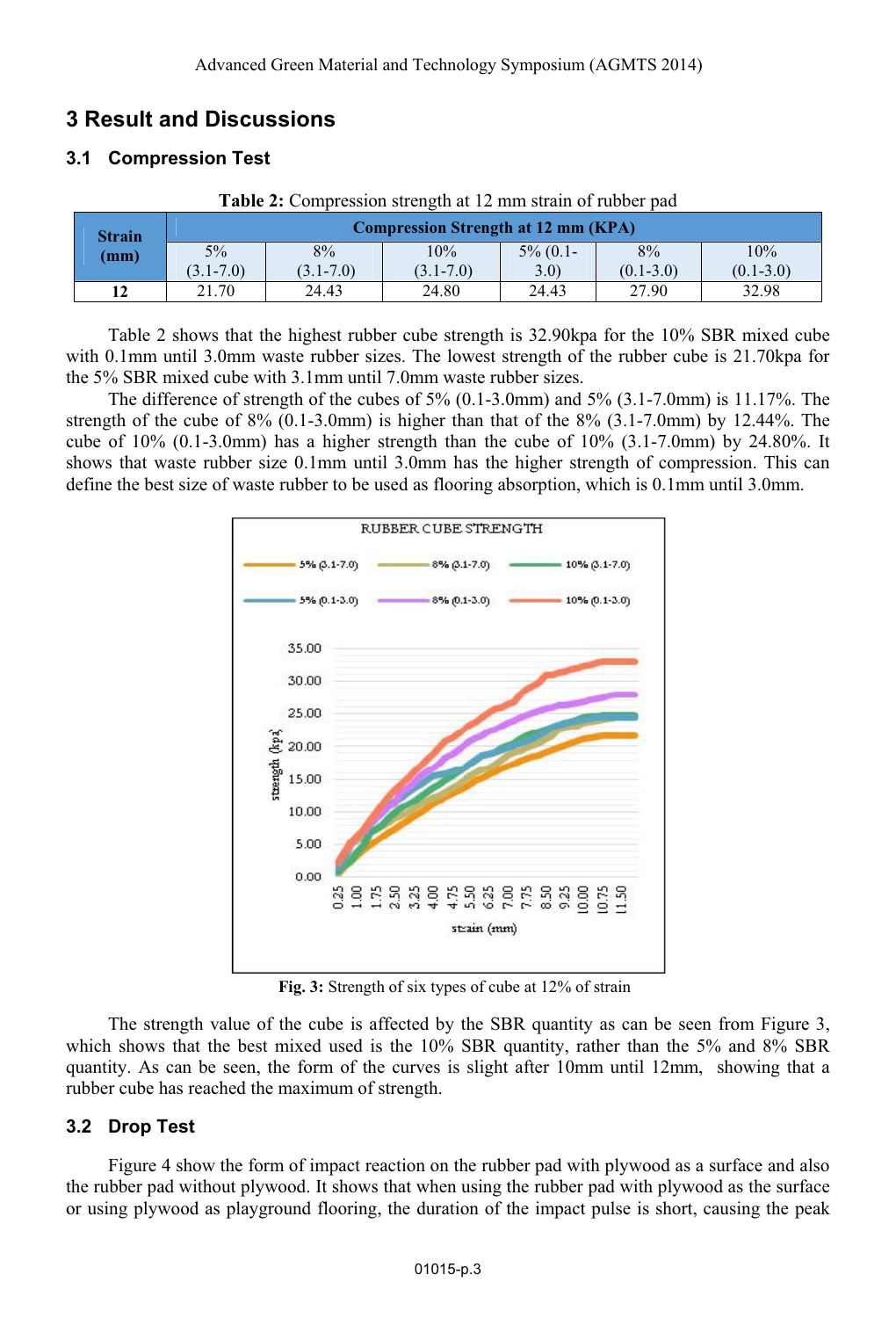#### MATEC Web of Conferences

deceleration and the corresponding force to be high. Therefore, the critical height is low, and the high deceleration caused by the short pulse may result in a serious head injury. It can be defined that the peak acceleration of waste rubber as playground flooring on the surface deforms upon impact, the time to bring the object to a pad is extended, the peak deceleration and corresponding force are reduced, the critical height is increased, and the likelihood of a life-threatening injury is decreased.



**Fig. 4:** Example graph of drop impact

| Pad type                 | Deceleration(a $@$ g <sub>max</sub> ) |          |       |        |
|--------------------------|---------------------------------------|----------|-------|--------|
|                          | 300mm                                 | $600$ mm | 900mm | 1000mm |
| Plywood                  | 52.2                                  | 67.2     | 99.2  | 95.1   |
| $5\% (0.1-3.0)$          | 34.1                                  | 56.4     | 68.9  | 74     |
| $5\%$ (3.1-7.0)          | 35.6                                  | 54.2     | 71.5  | 73.6   |
| $8\% (0.1-3.0)$          | 35.0                                  | 59.7     | 61.6  | 80.0   |
| $8\%$ (3.1-7.0)          | 34.6                                  | 56.4     | 73.4  | 71.1   |
| $10\% (0.1-3.0)$         | 34.8                                  | 51.1     | 74.1  | 72.8   |
| $10\%$ (3.1-7.0)         | 34.5                                  | 54.5     | 74.6  | 75.5   |
| $5\% (0.1-3.0)$ +plywood | 43.2                                  | 57.5     | 72.2  | 84.4   |
| $5\%$ (3.1-7.0)+plywood  | 44.4                                  | 63.5     | 80.5  | 71.9   |
| 8% (0.1-3.0)+plywood     | 42.1                                  | 61.5     | 79.7  | 94     |
| $8\%$ (3.1-7.0)+plywood  | 39.5                                  | 54.7     | 65.8  | 85.6   |
| 10% (0.1-3.0)+plywood    | 49.8                                  | 69.9     | 72.2  | 75.5   |
| $10\%$ (3.1-7.0)+plywood | 42.6                                  | 63       | 81.1  | 80.2   |

#### **Table 3:** Peak Acceleration (G) value

**Table 4:** Head Injuries Criteria

| J                        |            |          |                   |        |  |  |
|--------------------------|------------|----------|-------------------|--------|--|--|
| Pad type                 | <b>HIC</b> |          |                   |        |  |  |
|                          | 300mm      | $600$ mm | 900 <sub>mm</sub> | 1000mm |  |  |
| Plywood                  | 409        | 698      | 1216              | 1138   |  |  |
| $5\% (0.1-3.0)$          | 161        | 547      | 1243              | 1054   |  |  |
| $5\%$ (3.1-7.0)          | 210        | 494      | 930               | 1082   |  |  |
| $8\%$ (0.1-3.0)          | 165        | 538      | 634               | 1196   |  |  |
| $8\%$ (3.1-7.0)          | 172        | 540      | 1250              | 898    |  |  |
| $10\% (0.1-3.0)$         | 175        | 414      | 1281              | 1087   |  |  |
| $10\%$ (3.1-7.0)         | 201        | 482      | 1066              | 1061   |  |  |
| 5% (0.1-3.0)+plywood     | 329        | 568      | 943               | 1570   |  |  |
| $5\%$ (3.1-7.0)+plywood  | 298        | 686      | 1456              | 1016   |  |  |
| 8% (0.1-3.0)+plywood     | 240        | 610      | 1377              | 1784   |  |  |
| 8% (3.1-7.0)+plywood     | 224        | 503      | 753               | 1539   |  |  |
| $10\%$ (0.1-3.0)+plywood | 393        | 854      | 850               | 989    |  |  |
| 10% (3.1-7.0)+plywood    | 277        | 725      | 988               | 1174   |  |  |